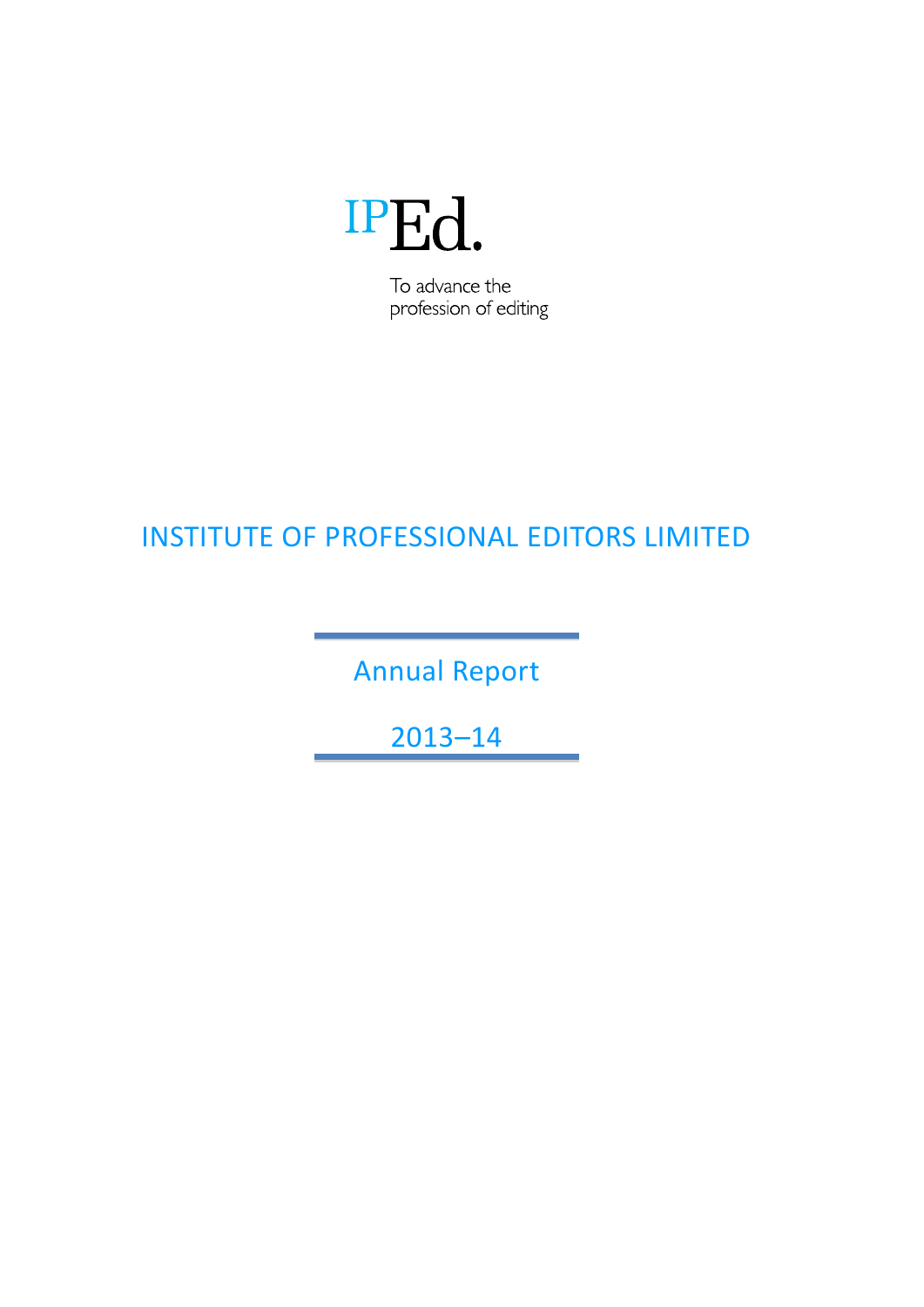The Institute of Professional Editors Limited (IPEd) exists to advance the profession of editing, by planning and implementing national initiatives – an accreditation scheme, promotion and communication campaigns, training and mentoring – and other activities to support Australian societies of editors and their members, and editors in general.

IPEd also supports biennial national conferences of editors, which have been held in Brisbane (2003), Melbourne (2005), Hobart (2007), Adelaide (2009), Sydney (2011) and Fremantle (2013). Each conference is organised and hosted by the local society of editors. The next conference will be held in Canberra in May 2015, a joint event with the Australian and New Zealand Society of Indexers (ANZSI).

IPEd was launched at the 2005 national conference as successor to the Council of Australian Societies of Editors (CASE) and was registered as an Australian Public Company on 22 January 2008. The Members of IPEd are the seven Australian societies of editors in the six states and Canberra.

This report covers the period 1 July 2013 to 30 June 2014.

### **ABOUT IPEd**

www.iped-editors.org

The Institute of Professional Editors Limited is a public, not-for-profit company (ACN 129 337 217) registered in, and under the Corporations Law of, the Australian Capital Territory.

The Members of the company are:

Canberra Society of Editors Inc.

Society of Editors (NSW) Inc.

Society of Editors (Queensland) Inc.

Society of Editors (SA) Inc.

Society of Editors (Tasmania) Inc.

Editors Victoria Inc.

Society of Editors (WA) Inc.

The interests of editors in the Northern Territory are attended to by the South Australian society.

The registered office of the company is:

Institute of Professional Editors Limited c/- Vector Services 14 Boathaven Road Point Cook VIC 3030

The company has engaged the accounting services of Vector Services, and the audit services of the chartered accountancy firm Teamwork Accounting Pty Ltd, PO Box 6083, Point Cook VIC 3030. During the period of this report, the company banked with Bankwest Australia.

The company's postal address is:

The Secretary Institute of Professional Editors Limited PO Box 6585 Point Cook VIC 3030

## **About the Members**

The numbers of members of the societies of editors (the Members of IPEd) are listed below. The societies vary not only in size but also, to some degree, in their structure and rules of association. Overviews of the seven Members are given later in the report.

The Members support IPEd financially through an annual contribution based on their membership numbers. The per capita contribution for the past three years has been \$25. Strong in-kind support also comes from provision of members for IPEd's various committees, working groups and ad hoc projects.

### **Society membership numbers, 2013 and 2014**

| <b>Society</b>         | Number of members at 31 May |      |
|------------------------|-----------------------------|------|
|                        | 2013                        | 2014 |
| Canberra               | 169                         | 186  |
| <b>New South Wales</b> | 355                         | 356  |
| Queensland             | 268                         | 263  |
| South Australia        | 126                         | 126  |
| Tasmania               | 51                          | 40   |
| Victoria               | 668                         | 659  |
| Western Australia      | 117                         | 112  |
| <b>TOTAL</b>           | 1754                        | 1742 |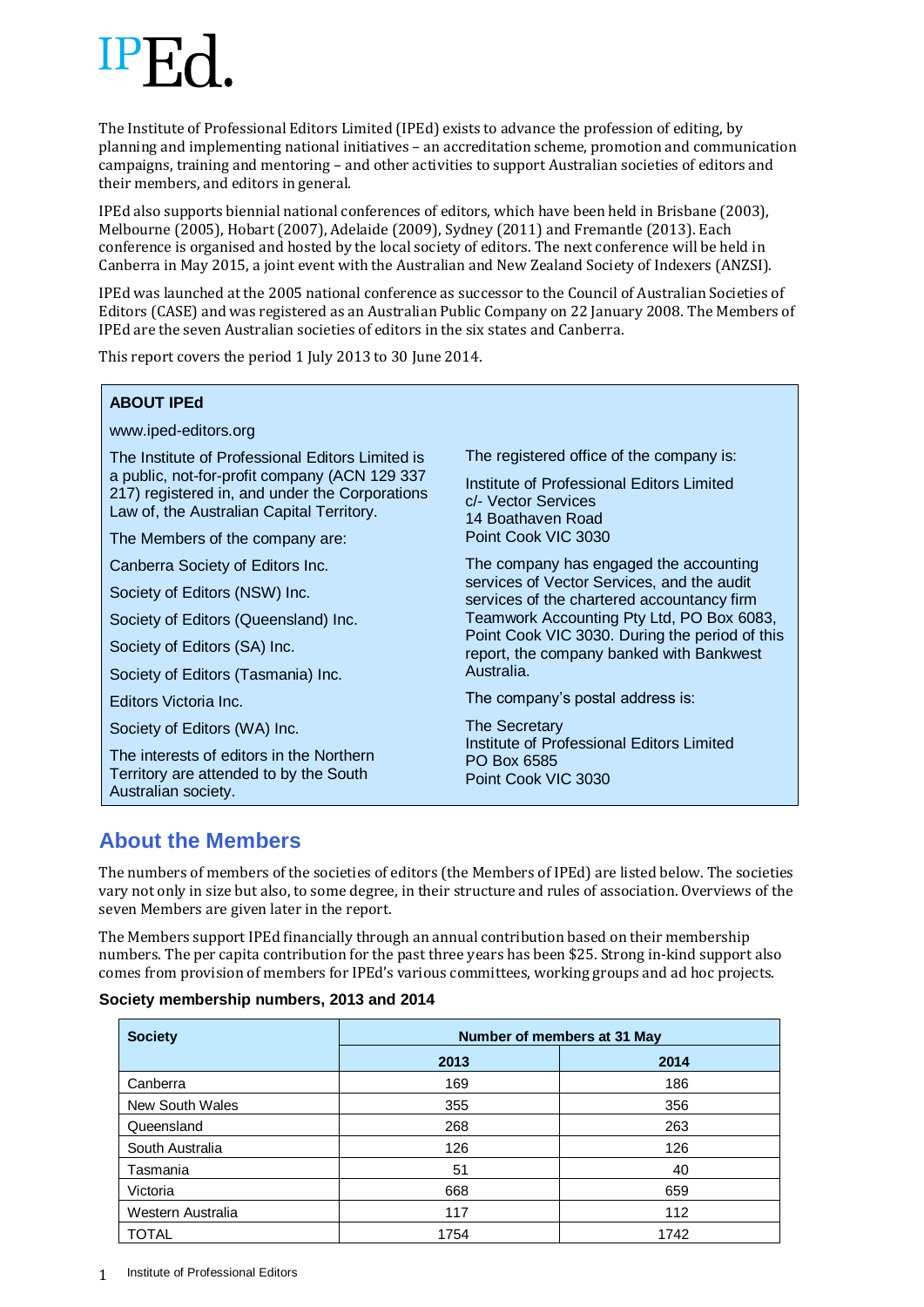# **GOVERNANCE AND MANAGEMENT COUNCIL**

IPEd is governed by a council comprising one nominee of each of the Members. Councillors, who are directors of the company, serve two-year terms. Retiring councillors are eligible for re-election.

Councillors during the period covered by this report were:

Alan Cummine (Canberra) until September 2013 Ed Highley (Canberra) from September 2013 Owen Kavanagh (New South Wales) Kerry Davies AE (Queensland) from September 2013 Susan Rintoul (South Australia) until April 2014 Loene Doube AE (South Australia) from April 2014 Elizabeth Spiegel AE (Tasmania) until May 2014 Charles Houen (Victoria) from April 2013 Josephine Smith AE (Western Australia) until March 2014.

In accordance with the Corporations Law, each Councillor is bound to act in the interests of the company as a whole, and not in the interests of any one or more Members that might have assisted or nominated their appointment to the council.

**Owen Kavanagh** was Chair of the council during the period covered by the report. The position of Honorary Treasurer during the year was held by **Josephine Smith AE** and **Kerry Davies AE** (from April 2014)**.**

**Charles Houen** continued as Secretary and Company Secretary. In September 2013 Council appointed **Lana Mitchell** as Communication Officer for a short-term contract ending in January 2014. In April 2014, **Mary-Ann Came AE** was appointed as Communication Officer and in May 2014 **Rosemary Noble AE** was appointed as Project Manager of Working Party 4 (WP4) for the transition to direct membership of IPEd.

These contract positions are IPEd's only paid officeholders, but various members of the exam development, implementation and marking team, the Accreditation Board Chair and the IPEd Chair and Honorary Treasurer receive honoraria for their services.

## **Meetings**

Council members generally meet face to face only every two years, in association with the national conferences. Otherwise, the business of the council is conducted during two-hour teleconferences, usually held on the first Sunday of every month, except December.

The dates of 2013–14 teleconferences were 7 July, 4 August, 1 September, 6 October, 3 November, 5 January, 2 February, 16 March, 4 May and 1 June.

## **Committees**

There are four standing committees of council – Finance and Risk Management, the Accreditation Board, Communication (CommComm), and Professional Development. Their responsibilities are outlined below. Highlights of their work during the year are covered later in this report.

## **Finance and Risk Management**

The financial year 2013–14 was a busy one for IPEd and editors in general, with the IPEd review ongoing throughout the year. IPEd ended the year in a sound financial position, ready for the transition to a national direct membership body with branches replacing the current societies.

### *IPEd financial statements*

The audited Financial Statements for the year ended 30 June 2014 have been completed and are available from the Secretary or on the IPEd website. They will be presented at the AGM in September for the consideration of the Members.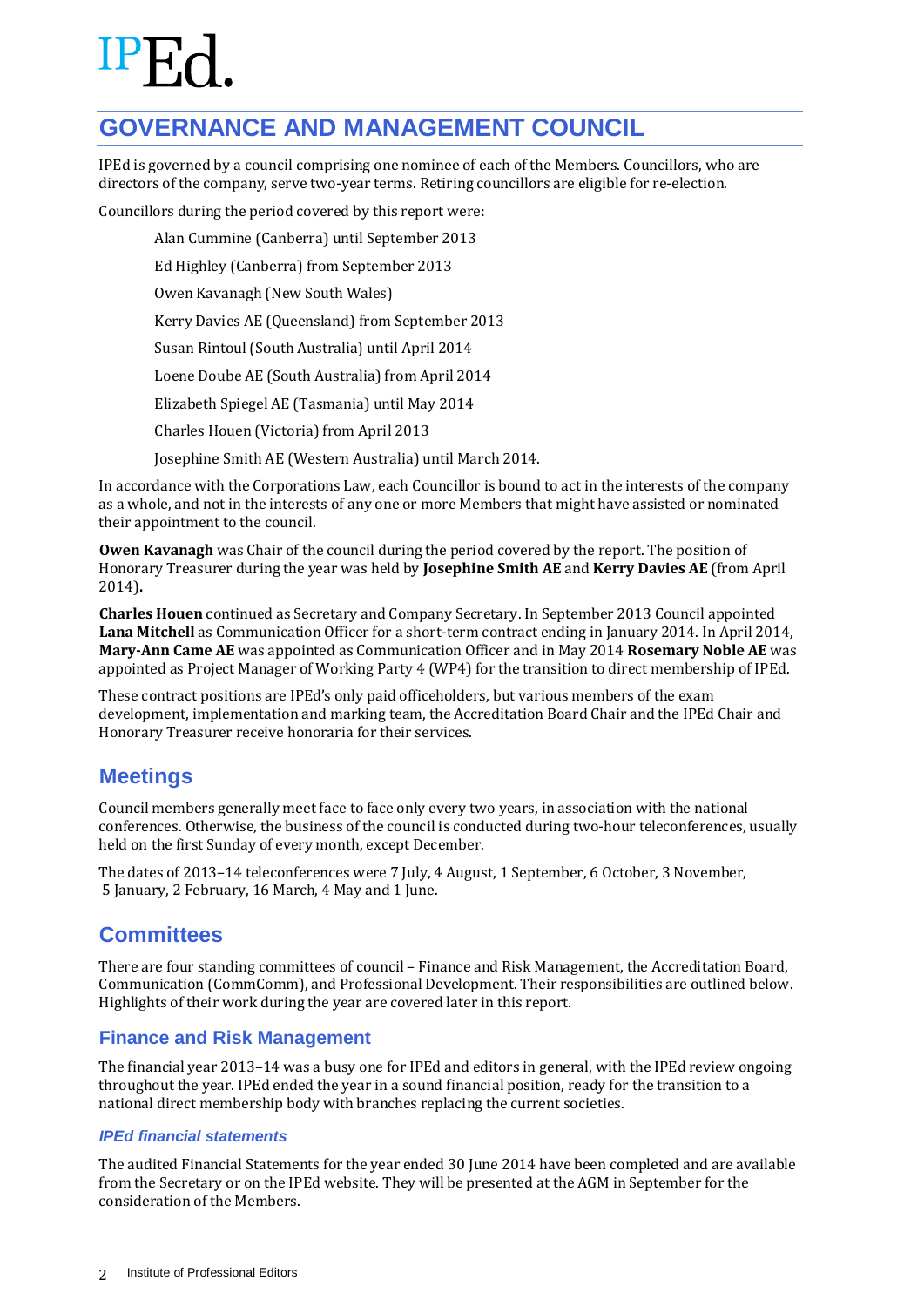### *Income and expenditure*

The results for the year ended 30 June 2014 show a surplus of \$19,601 (2013: surplus of \$21,361) against an original budgeted surplus of \$1,569.

The actual surplus of \$19,601 was due mainly to the accreditation exam held on 3 May 2014, which made a surplus of \$22,108 on account of the number of candidates and corresponding fee income being 50% higher than budgeted. Exam fee income for the year of \$55,017 was received, with exam expenses of \$32,909 incurred, including one-third of the cost of the development of an exam database. This database will reduce the cost of exam development for future exams. The renewal of the accreditation of those editors who were accredited in 2008 was also carried out; the aim was to break even, and a small surplus of \$788 was achieved. Overall, after Board expenses, the Accreditation Board achieved a total surplus of \$16,120.

IPEd's other operations made a surplus of \$3,481. Income of \$42,575 was received in membership levies from the member societies (2013: \$44,305), and \$1,730 in bank interest. The membership levy remained at \$25 per society member. Expenses were well controlled.

The council approved an honorarium of \$1,000 be paid to each of the IPEd Chair and the Honorary Treasurer in appreciation of the significant services they have provided during the financial year.

The New South Wales, Queensland and Tasmania societies claimed training support, to subsidise the travel costs of interstate presenters, totalling \$1,746, well under the budget of \$4,000.

Expenses that were not originally budgeted included the Communication Officer at a total cost of \$8,275, and the employment of the contract Project Manager for the IPEd transition project at a cost of \$5,200. However, careful expense control in other areas kept the total cost of IPEd operations, other than the Accreditation Board, to \$4,546 over budget.

### *Balance Sheet*

The bank balance at 30 June 2014 was \$64,882 (2013: \$47,092).

At that date IPEd had \$11,575 (2013: \$4,862) in outstanding liabilities, including deferred income of \$1,500 (exam fees held over to the next exam).

### *Budget for financial year 2014–15*

The budget for the financial year 2014–15 was prepared to cover the following operational assumptions: no accreditation exam during the year; renewal of accreditation for editors accredited in 2009; receipt of an additional transition levy of \$45 per society member to cover the ongoing costs of preparing the comprehensive implementation and operation plan for IPEd restructured as a national direct membership association; Council and Accreditation Board expenses for the 2015 national editors conference; the national mentoring program; increased training support for societies; and continuation of an active communication program.

The budget for the coming year anticipates a deficit of nearly \$23,000, which will be largely offset by the 2013–14 surplus, therefore unaffecting IPEd's sound financial position.

All of IPEd's volunteer workers are covered by its Association Liability, Voluntary Workers Personal Accident and Public Liability insurance policies.

### **Accreditation**

For IPEd, the Accreditation Board administers the national accreditation scheme for editors. The scheme provides for accreditation at the level of Accredited Editor (designated AE). To gain accreditation candidates must pass, to a specified level a three-hour editing exam. The first accreditation exam, held in 2008, was developed by a group of experienced editors nominated by their societies. The members of this group were subsequently accorded the title Distinguished Editor (DE).

The Accreditation Board is made up of three types of delegates:

- *Society delegates*. These delegates are experienced editors appointed by their societies' management committees. There are seven society delegates on the board; all are answerable both to their own management committee and to the board. All delegates are accredited editors.
- *The IPEd Council delegate.* This person is responsible for representing Council's interests at all board meetings and other discussions (such as teleconferences), and for reporting to Council on the outcome of those discussions.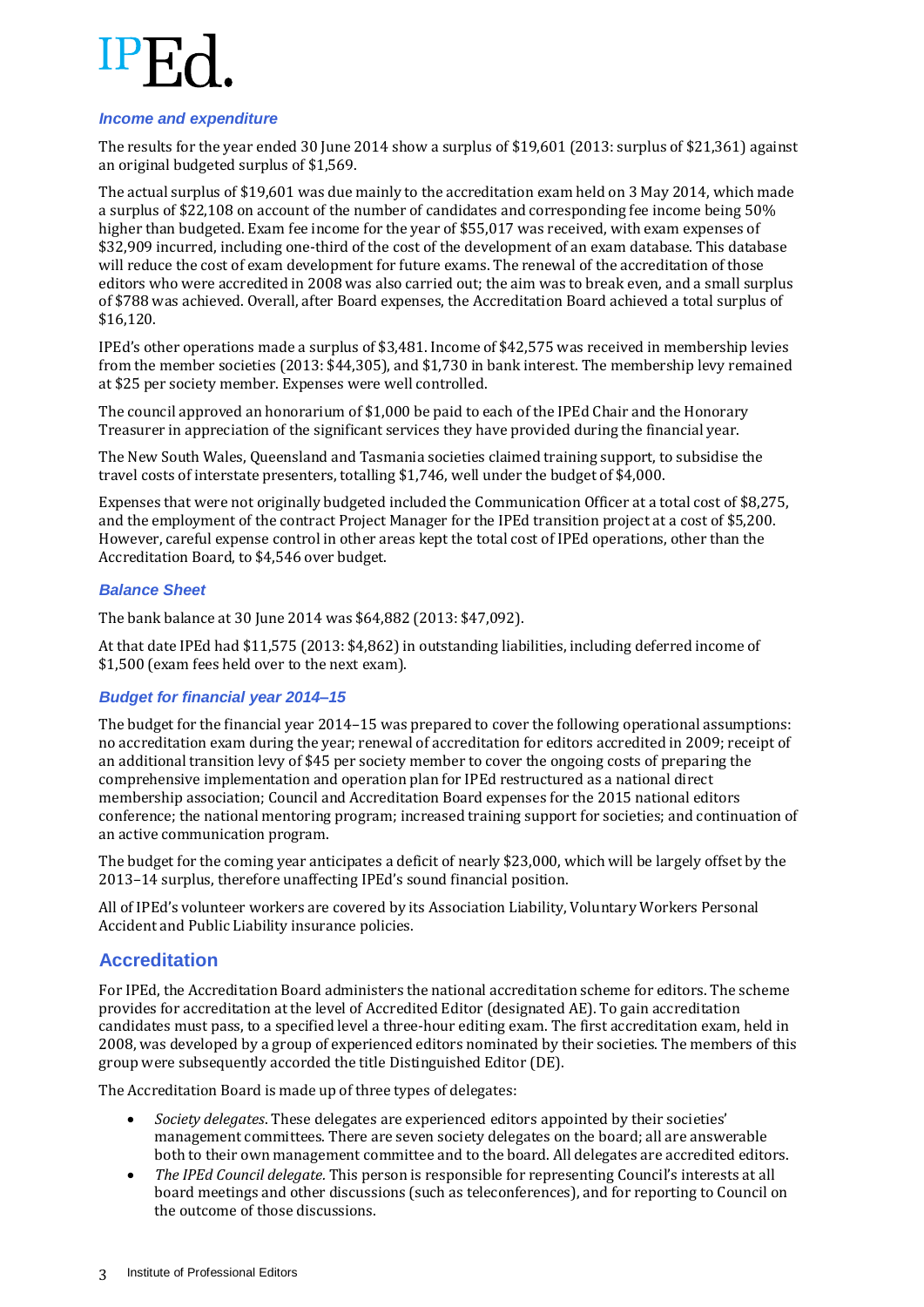*The lead writer.* The Accreditation Board appoints this person to lead the exam development work. The lead writer reports to the Accreditation Board on the exam development and liaises between the board and the assessors.

Society delegates during the period of this report were:

Canberra – Ted Briggs AE

New South Wales – Alison Moodie AE

South Australia – Adele Walker AE (until November 2013), Valerie Mobley AE

Queensland – Desolie Page AE

Tasmania – Janice Bird DE (until February 2013)

Victoria – Kath Harper AE (until August 2013), Cassandra Ball AE (until December 2013), Andi Jones AE

Western Australia – Sue Thomson AE

Tasmania – Elizabeth Spiegel AE (from June 2014)

The IPEd Council delegate was Elizabeth Spiegel AE (Tas.) (until May 2014)

Meryl Potter DE was appointed lead writer for the 2014 exam in April 2013.

The Accreditation Board has been chaired by Ted Briggs since May 2013 and met 16 times during the year.

Highlights of Accreditation Board activity during 2013–14 were:

- successful conduct of the 5th accreditation exam on 3 May 2014, with 90 candidates sitting the exam, 57 of them successful (a 63% pass rate)
- development of a database of questions available for use in future exams
- renewal of accreditation for editors accredited in the first exam in 2008; of the original 112 AEs, 85 sought renewal, all of whom were successful
- planning for renewal of accreditations of 2009 AEs
- planning for the development on an onscreen exam.

### *Renewal of accreditation*

Accreditation through IPEd lasts five years, after which accredited editors must apply to have their accreditation renewed.

To obtain renewal of accreditation, accredited editors are required to demonstrate that, over the five years since their accreditation, they have:

- been actively employed or involved in the editing profession
- undertaken a range of relevant professional development activities.

The first accredited editors, accredited in 2008, were required to renew their registration in late 2013. Applications were invited between 30 September and 31 December 2013, although this was extended to the end of January because of the Christmas period. For the first round of renewals, applications were assessed by Accreditation Board members, assisted by a panel of Distinguished Editors.

The second set of accredited editors, accredited in 2009, will be required to renew their accreditation in late 2014.

### *Exam futures*

At the 2013 conference, the Accreditation Board undertook to prepare sample questions from each part of the exam, appropriate for use in an onscreen format. These could be demonstrated to 2015 conference delegates, and to the members of each society, to indicate how an onscreen exam would work and to obtain useful feedback on this form of delivery. The Accreditation Board is working towards providing conference attendees with the opportunity to trial the sample exam and provide feedback.

Providing this trial is successful, it is planned to offer the next exam as an onscreen exam in early 2016.

As part of the development of the 2014 exam, extra funds were allocated for development of a comprehensive database of exam questions that can be drawn on and adapted for future exams. This will ease the constant pressure on exam developers and writers to produce a fair and consistent exam paper within a short timeframe. This is expected to lower costs of exam preparation in future years. An initial set of questions has been developed, but the repository will be expanded during 2014–15.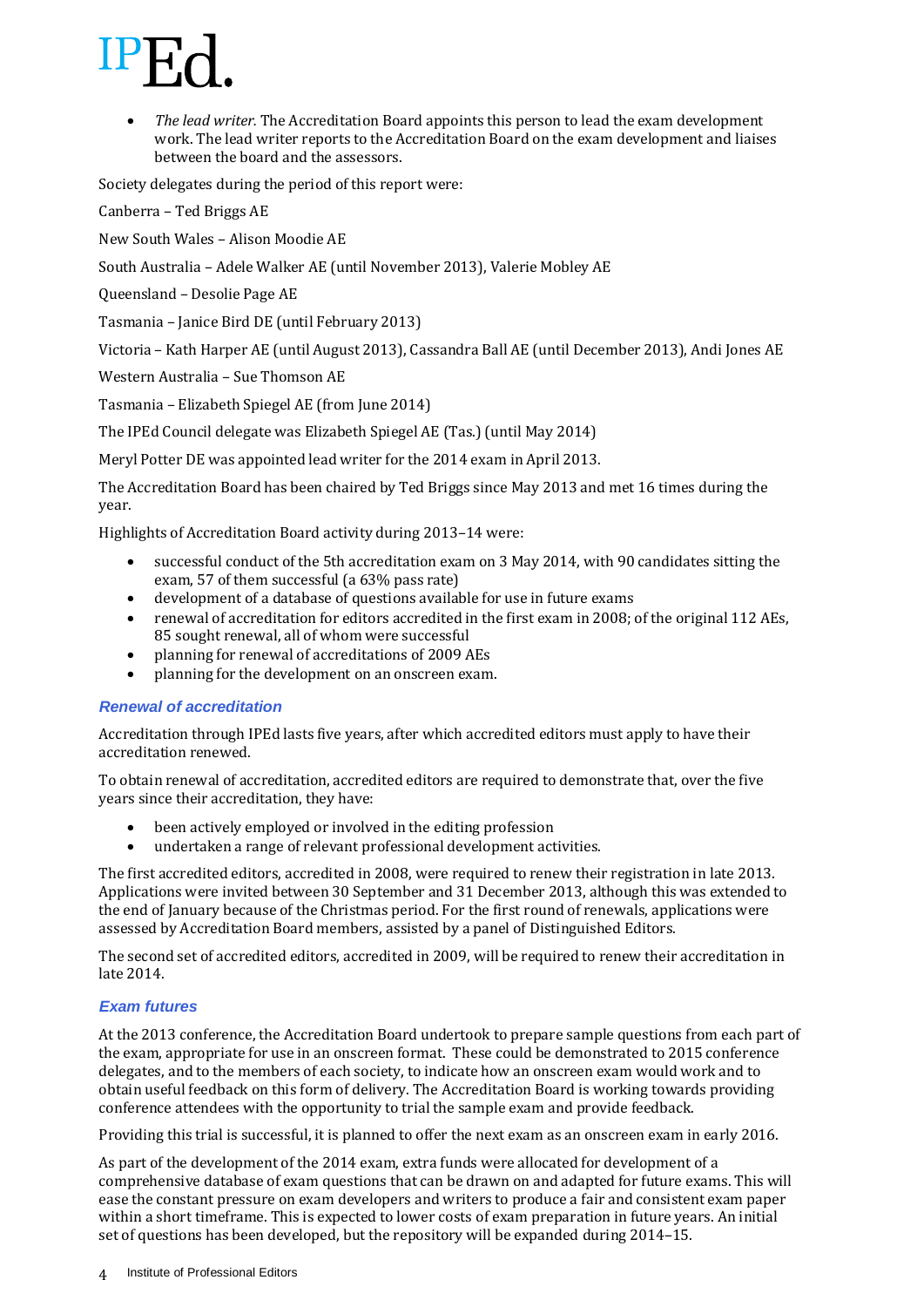## **Communication**

IPEd Council appointed Lana Mitchell as Communication Officer on a short-term contract ending 31 January 2014, to assist with member communication during the 30 November vote on the IPEd review business case, and to provide comment on the draft communication strategy. IPEd's Communication Committee (CommComm) was revived briefly in January 2014 by Elizabeth Spiegel AE, Kerry Davies AE and Ed Highley in order to make updates to the website, particularly the Guidelines for editing theses, Professional development, the IPEd review and Member news.

In February IPEd began the recruitment process for a Communication Officer, receiving 17 applications. This was narrowed down to nine applicants and a final shortlist of four for interview. The quality of the applications was very high, with Mary-Ann Came AE appointed from the beginning of April.

Mary-Ann has developed a communication strategy aimed at promoting the profession of editing and IPEd to a broad national audience. This includes communicating the benefits of membership of the societies of editors, promoting the accreditation scheme, developing relationships with publishers and employers of editors and assisting WP4 with member communication.

Activities undertaken from April 2014 to June 2014 included member communication through IPEd Notes, updating of the website and input to the new IPEd member survey.

A relationship was established with the journalist of the CareerOne supplement which appears in News Corp Saturday newspapers. A media campaign to promote editing was launched, which involved a member being featured in a 'Career Change' feature in this supplement. It appeared in *The Courier-Mail*, *The Advertiser* and *The Daily Telegraph*. The same feature included an interview with IPEd Patron Roly Sussex. It is anticipated that CareerOne could feature additional articles on promoting editing as a career in the year ahead.

IPEd's social media activity on Facebook and Twitter was reactivated with regular posts on both platforms. From May to July, Facebook 'Likes' grew from 384 to 403 and Twitter Followers from 653 to 707.

### **Professional development**

Until the IPEd review started to consume most of the council's attention, Robert Sheehan did research on available editing and publishing courses offered by universities, TAFEs and private industry providers, and developed recommendations for IPEd's publishing of course information. He also continued work on IPEd's record of training events and workshops conducted by the member societies. The compilation constitutes a register of professional development opportunities potentially available, with IPEd support, to the members of all the societies. Further work on these matters was put aside until the IPEd review process is completed.

# **CHAIR'S REPORT**

The 2013 Annual General Meeting of IPEd was held on 1 September 2013. This marked the completion of the two-year terms of Councillors Alan Cummine (Canberra Society of Editors) and Robin Bennett (Society of Editors (Queensland)).

The following new councillors, nominated by their societies, took office: Ed Highley (Canberra Society of Editors) and Kerry Davies (Society of Editors (Queensland)).

Retiring councillors were sincerely thanked for their support and commitment to enabling IPEd to realise its charter '… to advance the profession of editing and to support and promote Australian editors'.

Council has met eleven times since then. There was no meeting in April 2014 due to difficulty in obtaining a quorum over the protracted Easter–Anzac Day holiday period.

Meetings were held by teleconference and all councillors and office-bearers have shown commitment by taking on multiple roles and devoting much time to IPEd.

In July 2013, the much-discussed mentoring scheme was launched by Elizabeth Murphy and Ted Briggs from the Canberra Society of Editors, and its success can be judged by the fact that other societies have joined the scheme and there is a growing demand for the service.

Ted Briggs continued as Accreditation Board Chair, overseeing another successful exam process in May 2014. Both Ted and Alison Moodie continued to work on developing an onscreen exam option, which will be piloted at the 2015 conference and, if well received, will be offered for the 2016 exam.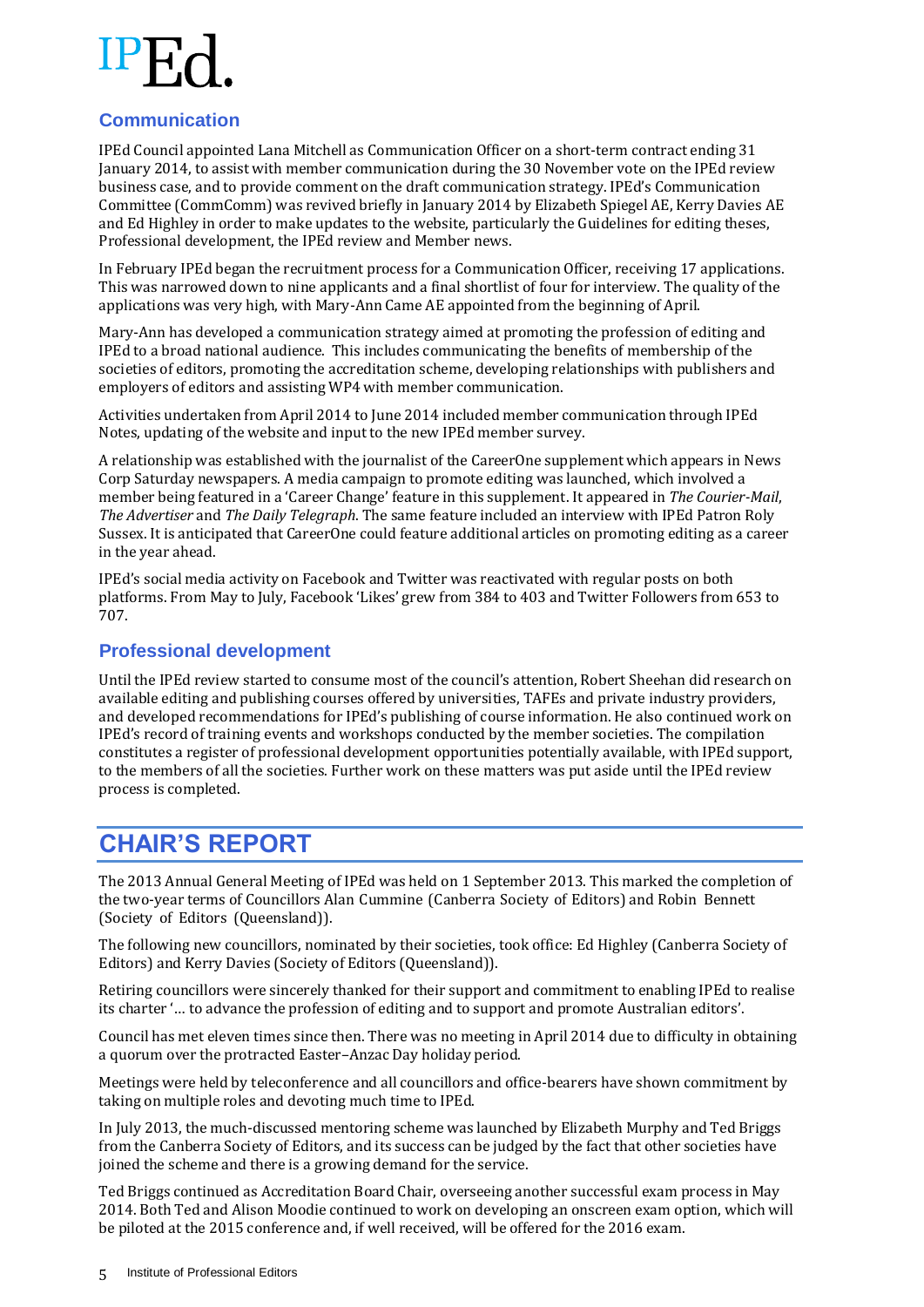The position of Communication Officer was advertised as a paid part-time contract. Society of Editors (SA) member Mary-Ann Came was appointed in April 2014 and has revised the communication strategy and is addressing the outstanding list of communications-related activities. Her work also involves ensuring alignment with the work of other IPEd committees and liaising with member societies on communication issues.

It was noted at the March 2014 council meeting that this would be Josephine Smith's final one. Her fellow councillors all expressed their gratitude for her considerable contributions to Council and IPEd. Josephine indicated that she intended to continue her WP4 participation.

In the previous Annual Report I wrote:

… I am confident that with the support of the majority of society members nationwide we will develop a model that will allow us to achieve and sustain our vision for the profession, and I encourage your active participation in the IPEd review process. Most importantly, please make the time to review the material to be presented in November by the WP3 team and cast your vote accordingly. We need a strong vote to validate adoption of the preferred model …

Twelve months down the track, I am very happy to report that the move to determining the future of IPEd took a significant step forward with the completion of the survey of members. This aimed to seek members' views on the options developed by the working party established to achieve this milestone (WP3). The survey was completed in November 2013 and in accordance with its charter, WP3 was disbanded in December 2013 following the successful vote process. It was succeeded by WP4, whose charter is to manage the transition to the IPEd direct membership model (DMM) for which members voted. This work has started and will be continued by the council to be elected in September 2014.

At its February 2014 meeting Council agreed to appoint a paid part-time Project Manager for WP4 to take responsibility for managing the various teams charged with developing the processes and procedures to deliver the desired outcome. The position was advertised and Rosemary Noble was appointed. With her background including work at both Society and IPEd levels, Rosemary is an excellent appointee and has taken to the role with the drive and energy that those who know her would expect. The project is generally on track and deadlines have been set for later this year and early in 2015 to enable the formal vote to establish the IPEd replacement organisation and restructure the existing member societies.

WP4 consists of Rosemary Noble (Chair), Charles Houen (Victoria), Denise Holden (NSW) (until July 2014), Kerry Davies and Robin Bennett (Qld), Elizabeth Murphy (Canberra), Marianne Hammat (SA) and Jo Smith (WA) (until April 2014). WP4 works under the direction of the IPEd Council and all major documentation and decisions are sent to Council for endorsement before circulation.

The operational activity of WP4 is focused on five working teams: Legal & governance (Charles Houen, Col Roberts, Roberta Blake, Rob Sheehan, Loene Doube); Finance & operations (Charles Houen, Maree Petersen, Karl Craig, Wendy Elks, Loene Doube); Membership (Kerry Davies, Anna Boots, Bronwen Perry, Adele Walker, Alexandra Davies); Communications (Denise Holden, Katy McDevitt, Deborah Singerman, Sue Pavasaris, Rebecca Harris, Iaan Wiltshire, Zoi Juvris); and Professional development (Robin Bennett, Elizabeth Murphy, Hilary Cadman ELS, Trischa Mann, Renee Otmar, James Dixon, Meryl Potter). The project plan and relevant documents have been widely circulated and updates are regularly provided via the societies.

As Chair, I saw it as my highest priority for the year to continue to provide support to WP4 in its implementation of the infrastructure for the 'new IPEd', while working with Council on the other priority actions identified during the year. The outgoing Council continued to deliver operational and governance initiatives, including:

- updating the IPEd website
- preparing the ground for the piloting of an onscreen accreditation exam
- agreeing to shift accounting systems from MYOB to Xero
- negotiations by Kerry Davies with our UK counterpart SfEP (Society for Editors and Proofreaders), which has established that society members can now receive a 35% discount for the five available online courses offered to SfEP members
- updating IPEd position descriptions and policies, thanks to Josephine Smith
- the 21st anniversary of the Canberra Society of Editors
- awarding the 2013 IPEd Prize to Meredith Bramich and publishing the announcement and sending it to the societies of editors
- working with other industry bodies, such as the Australasian Society of Association Executives (AuSAE)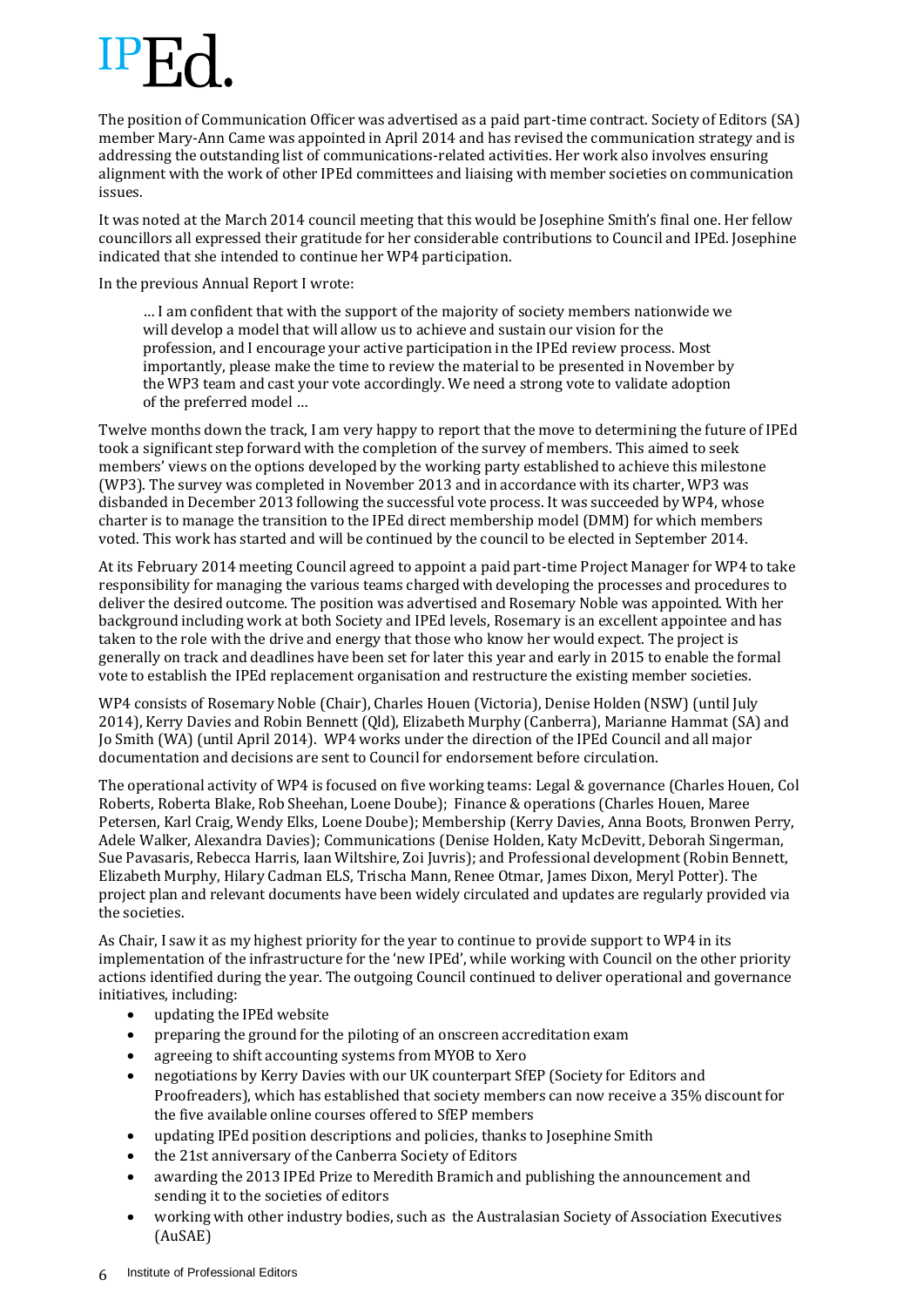- the appointment on contract of a new secretary, Margaret Telford
- updating of the thesis editing guidelines in liaison with the Deans and Directors of Graduate Studies (DDoGS)

The September 2014 meeting marks the conclusion of my two-year term as Chair and I have indicated that I will not nominate for re-election.

I have thoroughly enjoyed working with the other councillors on the important issues facing IPEd and the profession, and offer my sincere thanks for their commitment and support. It has been a pleasure working with you.

There is no doubt in my mind that the incoming Council will successfully establish the new IPEd, whatever its title, as the peak professional body that Australian editors want and deserve.

# **ACTIVITIES DURING THE YEAR**

Summaries of some of the main activities of IPEd during the year follow. Other highlights are covered in the Chair's report and elsewhere in this account of IPEd's work during the year.

## **Governance**

During the year, Honorary Treasurer Josephine Smith continued the process of drafting new policies and reviewing existing ones. All of the existing policies have been reviewed and revised as appropriate.

Position descriptions have been written for the remaining key positions in IPEd, the Communication Officer, Accreditation Board Delegate and Chair. A communication strategy and plan was developed by the Communication Officer in consultation with Council members, and approved.

## **2015 national conference**

The Canberra Society of Editors and the ACT branch of the Australian and New Zealand Society of Indexers are co-hosting 'Write  $\vert$  Edit  $\vert$  Index', the 7th National Conference, which will be held in Canberra in May 2015. There was a good response to the call for papers and development of the conference program is proceeding apace. The growing body of information about the conference is at [writeeditindex.net.au.](http://writeeditindex.net.au/) 

## **Awards and prizes**

## **Beatrice Davis Editorial Fellowship**

IPEd continued its sponsorship of the biennial fellowship. The 2014 Beatrice Davis Fellowship was awarded to Susannah Chambers. The award was announced at the Sydney Writers' Festival on 25 May. The Australian Publishers Association announcement said:

*Susannah Chambers is a Senior Editor of books for children and teenagers at Allen & Unwin, where she works on an internationally acclaimed list of original and innovative Young Adult fiction, picture books and graphic novels. Susannah has worked with many of Australia's finest and most-loved authors and illustrators, including Maureen McCarthy, Andrew McGahan, Kate Constable, Garth Nix, Chris McKimmie and Laura Buzo.* 

*Susannah's Fellowship research project in the US, in both niche and large publishing houses, will examine Young Adult editing and publishing at a time of fascinating growth and transition.*

### **IPEd Prize**

IPEd seeks to support and foster research in editing and publishing, as part of its broader mission to enhance the profession of editing.

As part of this mission IPEd sponsors an annual prize of \$250 for an essay or paper written as part of the requirements for a postgraduate degree in editing, publishing or another discipline that permits a focus on editing.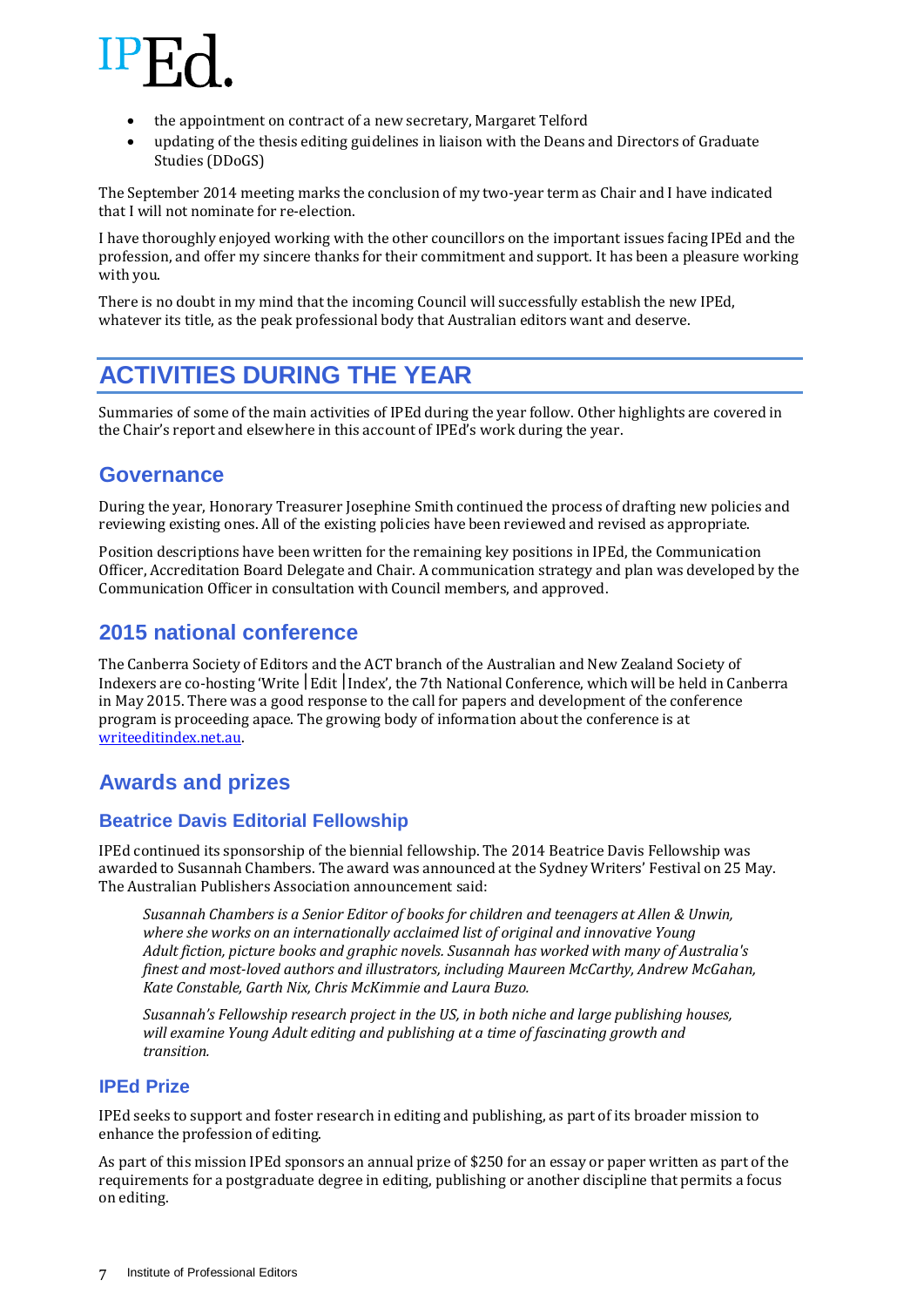The 2013 IPEd Prize winner was Meredith Bramich, whose essay, *Editing in the 21st century*, was written for a postgraduate certificate in editing at Macquarie University.

The judges' comments on Meredith's essay included:

- *Through analysis of a carefully selected job advertisement, this essay provides insight into the topics of editing and publishing. It does so in the accessible and engaging manner usually seen from senior writers and editors.*
- *The essay is well structured and well written, with a clear argument successfully illustrated by secondary sources and concrete examples.*
- *The author has expertly incorporated primary and secondary sources into her text, and they are well documented.*
- *This is a strong, clearly argued and cogently written essay that offers the reader an intellectual journey which doesn't disappoint.*
- *The text is well edited and proofread. References are consistently styled.*

The entries were judged by Robin Bower AE, Bruce Robins AE and Anne Ryden from the Society of Editors (WA) and Agata Mrva-Montoya from the Society of Editors (NSW).

Meredith has kindly allowed IPEd to provide [her winning entry](http://iped-editors.org/site/DefaultSite/filesystem/documents/Meredith%20Bramich%20IPEd%20Prize%20essay%202013.pdf) for members to read. Meredith is a member of Editors Victoria.

# **ABOUT THE MEMBERS OF IPEd**

## **Canberra Society of Editors**

The society came of age in 2013 and marked its 21st birthday with a memorable celebratory dinner in December. Among the balloons, birthday cake and historical artefacts, a number of founding members were present in the 65-strong crowd to hear some historical reflections from Honorary Life Members and founders, Loma Snooks and Peter Judge. Members also enjoyed a stirring talk from *Canberra Times* Editor-at-Large, Jack Waterford, and welcomed four new Life Members – Ted Briggs, Ed Highley, Elizabeth Manning Murphy and Virginia Wilton.

Started by a pioneering group in 1992, the society has grown steadily and this year has some 186 members. They are a mix of freelancers and editors employed in government, academia, and business and commerce.

During 2013–14, the society ran a varied program of activities for its members. We were able to engage dynamic and popular speakers and topics for our monthly general meetings, which were generally well attended as a result. A rich program of professional development workshops was presented on a wide range of subjects – from grammar and copyediting to e-publishing. Informal networking lunches introduced during the year are also proving highly popular. Six issues of *The Canberra Editor* were produced during the year. The newsletter is now published online only.

The mentoring scheme pioneered by the society has grown and grown and now also operates under the guidance of coordinators in most of the other societies, with Canberra keeping a hand on the national helm. It has spread even as far as South Africa.

Canberra editors recognise the value of IPEd accreditation. Another 13 members became AEs following the May 2014 exam, taking our total number of AEs to more than 50.

Members of the society continue to make strong contributions to the review of IPEd begun in 2012, and to its outcome. In the November 2013 vote on IPEd's future, the society came out narrowly in favour of the DMM. The management committee and a significant number of members are now closely engaged in assessing, developing and managing the process for transition to the DMM.

## **Society of Editors (NSW)**

Founded in 1989, the Society of Editors (NSW) Inc. has grown from a small group who met in each others' homes to a well-established association of over 400 professional, associate and corporate members and seven life members. Meetings are held monthly with speakers from remarkable editing and publishing backgrounds, from trade and professional to print and e-publishing. They meet in the downtown Sydney Mechanics' School of Arts, with its large fiction library and special Thomas Keneally Collection. Most of this is nonfiction from the author's own library, since he turned to the web for researching his subjects.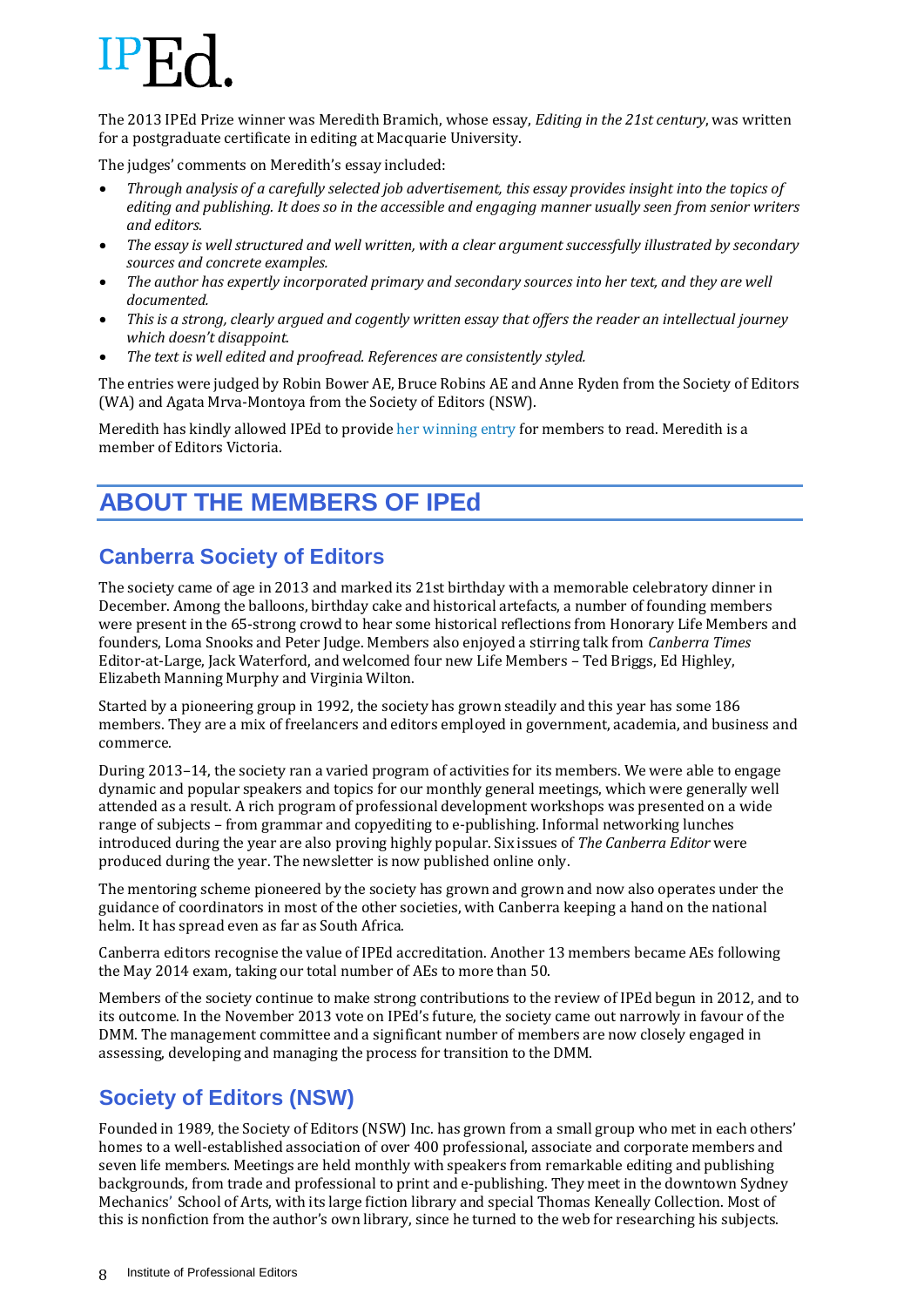Highlights for 2013 included the commencement of a new online administration website with the help of Editors Victoria, increased social media marketing and a full schedule of well-attended members' meetings and professional development workshops. The topics covered included editing scientific, medical and technical texts, structural editing of fiction, converting manuscripts into ePub, editing annual reports, Microsoft Word, XML, grammar, and plain English.

Monthly members' meetings included topics such as Copyright for editors, Legal issues for editors, IPEd update, Editing skills in the era of digital [r]evolution, Editing across state, national and disciplinary borders, Seizure: multiplatform content and the changing role of the editor, Q&A session with the Australian Publishers Association, and Editing for horticultural publications. Fantastic feedback was received from the workshop participants and a survey of members in September 2013, focusing on professional development needs, provided a valuable basis for the 2014 program of workshops.

In October, Rochelle Fernandez and Jacqui Smith represented the society at the Australian Society of Authors' National Writers' Congress: Authorship 20/20. It was a great opportunity to meet with members of a like-minded organisation and discuss ways that our two societies could collaborate in the future.

The society publishes its newsletter, *Blue Pencil*, ten times a year and this year moved to electronic only. Jacqui Smith completed her first year as president of the society, under the guiding hand of Pam Peters, who continues as one of the society's vice-presidents.

# **Society of Editors (Queensland)**

The Society of Editors (Queensland) Inc. began in 1990 with 86 founding members from across the publishing industry. Membership at 31 May 2014 was 263 (another 19 members had joined by 30 June). Of total membership, 138 were full members, 119 associates and 6 life members, with Kerry Davies AE being awarded this honour at the August 2013 AGM.

The society again had a large and active committee, with 20 members in executive, appointed and support positions. Kerry ended her third term as president at the AGM and became vice-president, with Linda Hale elected president. Unfortunately Linda was unable to continue, for family reasons, and resigned in March 2014.

The society's first regional sub-group was formed in April 2014, for members on the Sunshine Coast and hinterland. The 13 inaugural members held their first get-together in June and aim to meet quarterly.

We were pleased to welcome seven new Queensland accredited editors, following the May 2014 exam, with Desolie Page AE as Accreditation Board delegate.

During the year, the society produced ten issues of *Offpress* and held eleven general meetings, including two member forums on the IPEd transition process, with a wide variety of speakers. Social occasions included a 'Morish and Musical' end-of-year dinner and a start-of-year picnic, as well as regular freelancers lunches.

Professional development included a two-part workshop on fiction editing, which also established an agreement with the Queensland Writers Centre, with a special deal for its members to have their work edited by workshop participants. Other workshops included Advanced Word, preparation for the accreditation exam, ebooks 101 and Project Management, as well as a session for writers for Moreton Regional Libraries and a Q&A session on thesis editing for staff of the Science and Engineering Faculty of QUT and HDR Students Centre.

The society joined the National Mentoring Scheme and also participated in the Write Around Queensland project, established by the Writers' Web, with funding for 48 short stories to be edited by 46 members to showcase the value of editing. Both versions of the works will be published online at the end of 2014. The committee continued to support the grassroots Queensland Literary Awards in September 2013, to which we donated \$500.

Queensland members have also taken an active interest in the IPEd transition process, with representatives on each of the five project teams. We look forward to achieving a successful outcome for IPEd and for all of its member societies.

# **Society of Editors (SA)**

At 31 May 2014, the Society of Editors (SA) Inc. had 126 members, unchanged from the same time last year. The committee increased membership fees last year in preparation for an increase in monies to be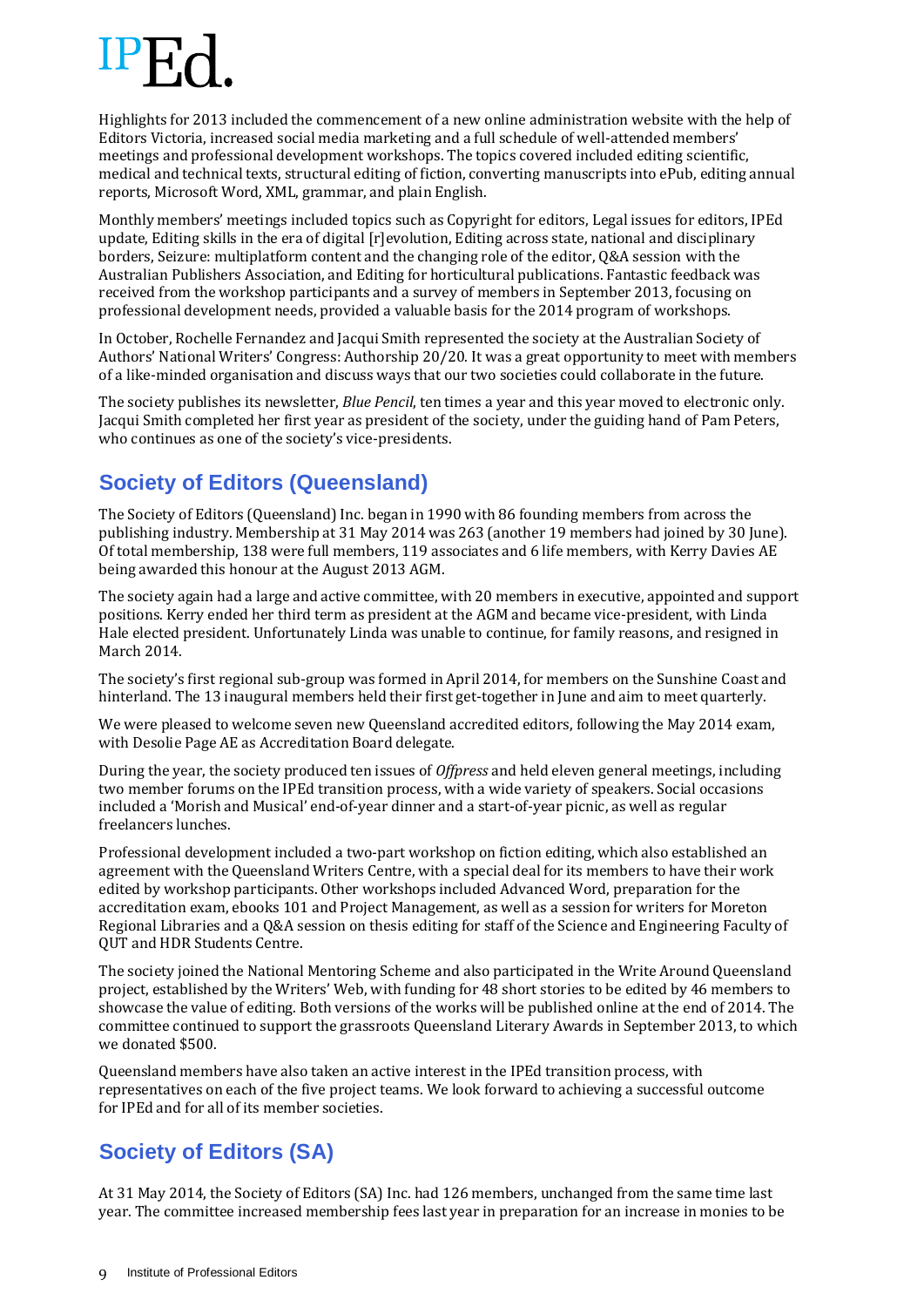paid to IPEd. We expected to lose some members as a result, so it is very pleasing that our membership is unchanged.

We had between 11 and 13 members on the committee in the year until the AGM in August 2014. The committee has worked hard to continue to offer a high-quality program to our members including six general meetings and three workshops, two with interstate presenters, and six networking lunches held at various locations, including Kangaroo Island.

This year the committee elected a Communications Coordinator. This has led to a coordinated communications strategy and some long-awaited innovations including:

- the use of Mailchimp to forward regular emails to all members about events, jobs and other matters of interest
- a company LinkedIn page as well as Facebook and Twitter accounts and the new website that was launched last year
- a closer relationship with the SA Writers' Centre, which led to networking opportunities for our members, and the chance to have Mark Tredinnick as a speaker at one of our general meetings
- direct contact with training institutions, which brought our professional development program to the attention of emerging editors. For the first time this year, the Society of Editors (SA) sponsored a prize for Excellence in Editing, which was awarded to an outstanding student of the Professional Writing course at TAFE SA.

We continued to publish the newsletter, *the word,* which remains a favourite with our members.

The Society of Editors (SA) has for some time been researching mentoring programs and sounding out members about the best approach to mentoring. So we were very excited this year when vice-president Katy McDevitt AE took on the role of SA Coordinator for the National Mentoring Program run by the Canberra Society of Editors. We already have some applicants and are looking forward to pairing up mentees with mentors.

And last, but not least, the Society of Editors (SA) has contributed to the national discussion about the future of IPEd. We are looking now to the challenge of negotiating the transition to a branch of a national organisation, which we hope will bring greater recognition of, and greater opportunities for, editors.

# **Society of Editors (Tasmania)**

The Society of Editors (Tasmania) Inc. is the smallest member of IPEd, with a membership in May 2014 of just 40. President, Elizabeth Spiegel, is supported by a committee with a mixture of continuing and new members. Despite our small numbers, we have run workshops on manuscript assessment and structural editing – the latter supported by a travel grant from IPEd – as well as a number of social events. Our electronic newsletter, *eTexpert*, is supplemented by Twitter and Facebook accounts. We are developing stronger links with the Tasmanian Writers' Centre, and in March sponsored a successful panel on the editor–author relationship at Beaconsfield's inaugural Festival of Golden Words.

## **Editors Victoria**

Editors Victoria Inc. had another very successful year, its 44th since foundation. The highly popular dinner meeting program with guest speakers continued, as did an active training program and the freelance register, which was changed to online only following a survey of organisations that previously received a printed copy. A mentoring program started, and a new membership and event management system was implemented. Membership was 659 in May 2014.

In August 2013, members voted to change the registered name of the society from Society of Editors (Vic) to Editors Victoria, and the constitution was revised to meet the requirements of the *Victorian Associations Incorporation Reform Act 2012*.

In 2014, the committee reviewed and updated the membership policy; the IPEd Accredited Editor award is now a complete qualification for full membership, and other requirements were clarified. Seventeen members passed the May 2014 accreditation exam and are now accredited editors.

The society has participated actively in IPEd and the IPEd Accreditation Board through its Councillor and Accreditation Board delegate. In the November 2013 vote on IPEd's future, just over 60% of members on a preferential basis favoured the DMM. Rosemary Noble was appointed by the IPEd Council as project manager of the IPEd transition project, which is developing a comprehensive implementation and